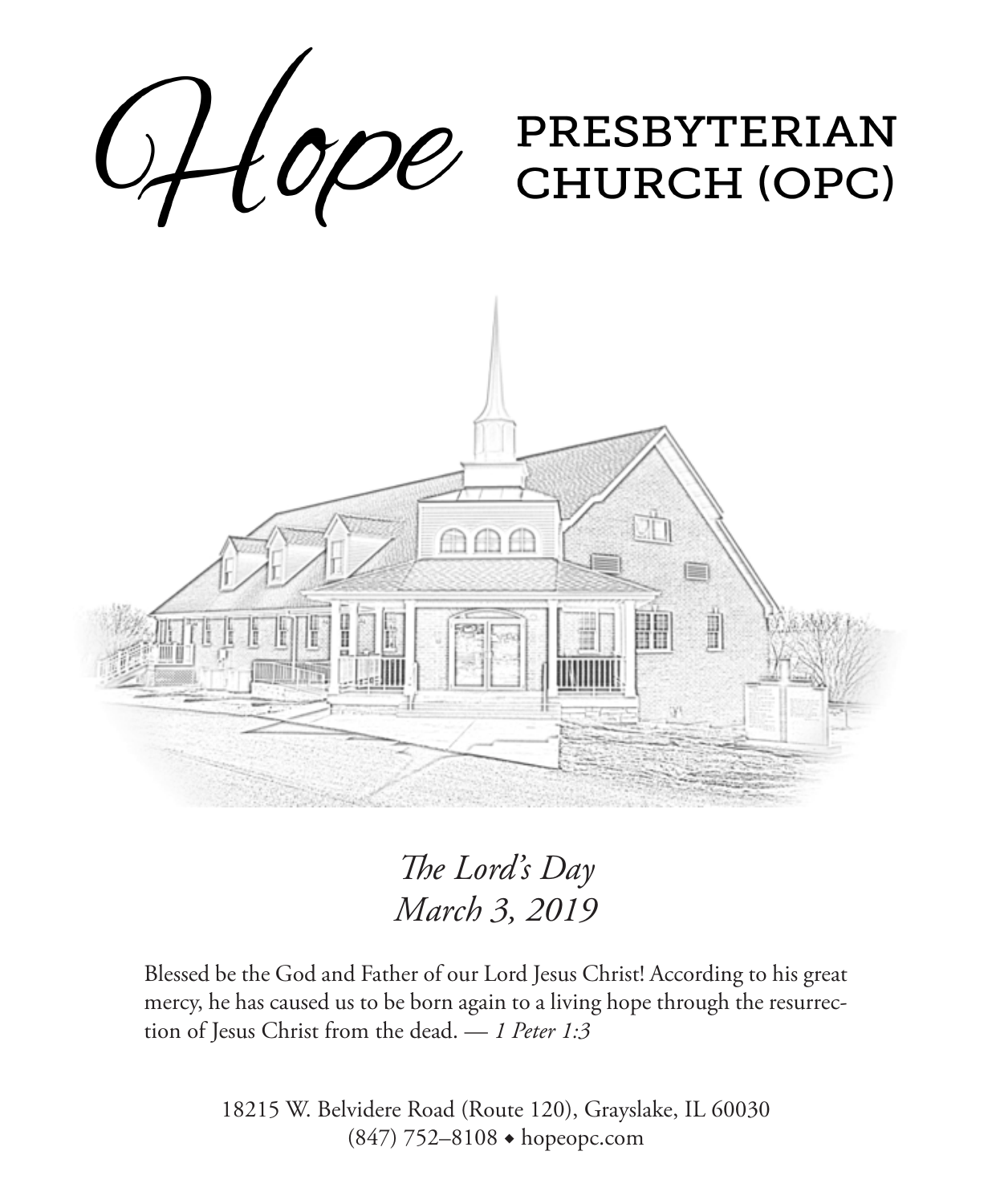# \*Gloria Patri #735

*Glory be to the Father and to the Son, and to the Holy Ghost; as it was in the beginning, is now, and ever shall be, world without end. Amen. Amen.*

Confession of Faith *The Apostle's Creed*

I believe in God the Father Almighty, Maker of heaven and earth.

I believe in Jesus Christ, his only Son, our Lord,

who was conceived by the Holy Spirit, and born of the virgin Mary.

He suffered under Pontius Pilate, was crucified, died, and was buried; he descended into hell.

The third day he rose again from the dead.

He ascended into heaven and is seated at the right hand of God the Father Almighty.

From there he will come to judge the living and the dead.

I believe in the Holy Spirit, the holy catholic church, the communion of saints,

the forgiveness of sins, the resurrection of the body, and the life everlasting. Amen.

## *\* Please stand*

*Morning Worship Service – 9:30am*

Strive for peace with everyone, and for the holiness without which no one will see the Lord. — *Hebrews 12:14*

*Quiet Meditation in Preparation for Worship*

## **God Greets and Calls Us To Worship**

Apostolic Salutation

Call to Worship Psalm 148:1–2

## **\*We Respond to God's Call** *(please respond in the bold print)*

Leader: Praise him, sun and moon, praise him, all you shining stars! *People:* **Praise him, you highest heavens, and you waters above the heavens!**  *Leader:* Let them praise the name of the Lord! For he commanded and they were created. *People:* **And he established them forever and ever; he gave a decree, and it shall not pass away.**

\*Hymn of Praise *Lord, with Glowing Heart I'd Praise Thee* #80

\*Invocation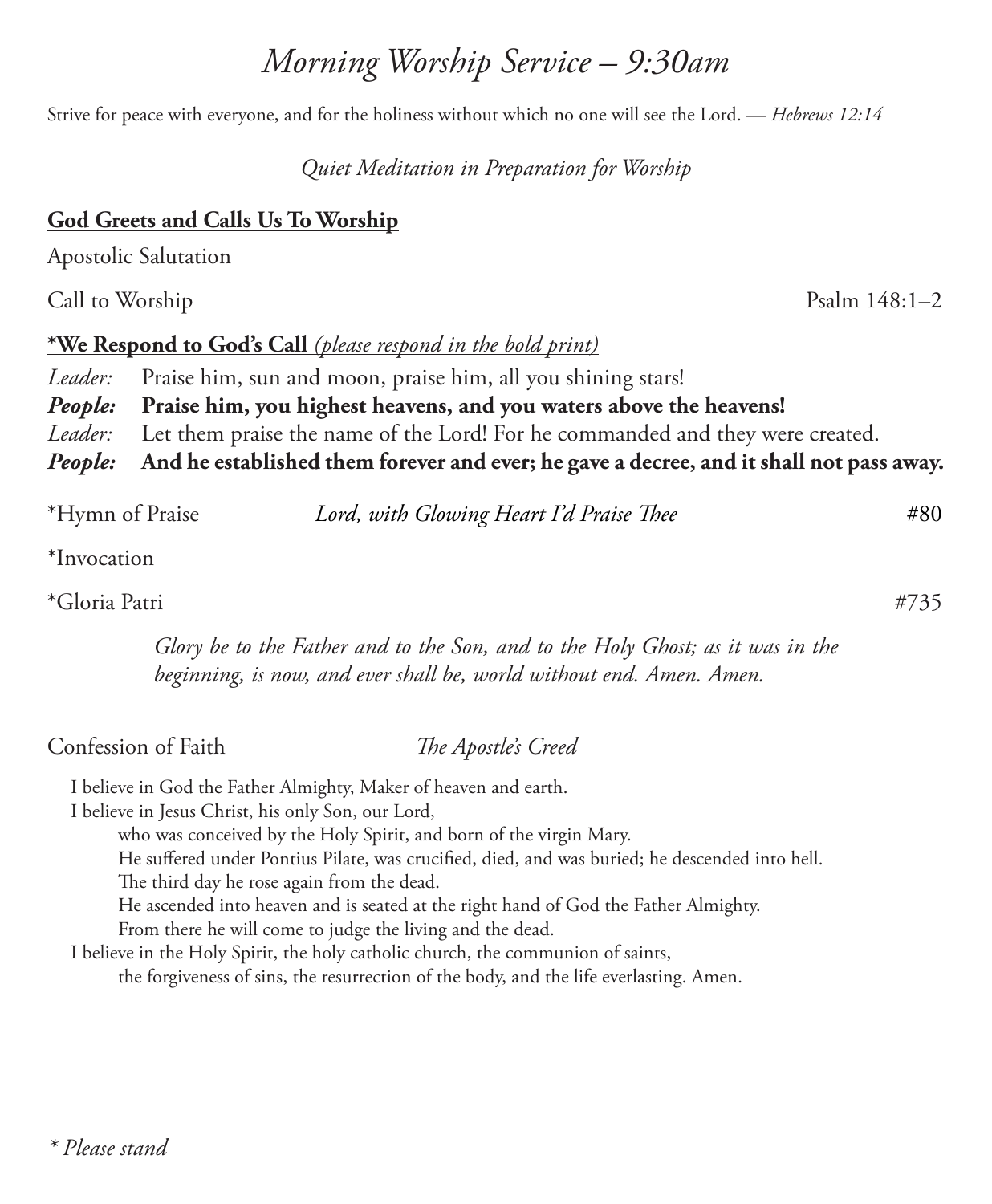# *Morning Worship Service – 9:30am*

| We Confess Our Sin                                                                                                   |                                                                                                                                                                                                                                      |                          |  |  |
|----------------------------------------------------------------------------------------------------------------------|--------------------------------------------------------------------------------------------------------------------------------------------------------------------------------------------------------------------------------------|--------------------------|--|--|
| Call to Confession                                                                                                   |                                                                                                                                                                                                                                      | Jeremiah 13:23           |  |  |
| Prayer of Confession                                                                                                 |                                                                                                                                                                                                                                      |                          |  |  |
| *Assurance of Pardon                                                                                                 |                                                                                                                                                                                                                                      | Isaiah 44:21-22          |  |  |
| <b>God Speaks to Us from His Word</b>                                                                                |                                                                                                                                                                                                                                      |                          |  |  |
| *Hymn of Preparation                                                                                                 | O For a Closer Walk with God                                                                                                                                                                                                         | #534                     |  |  |
| <b>Scripture Reading</b>                                                                                             | Provided Bible, p. 987                                                                                                                                                                                                               | 1 Thessalonians 4:1-12   |  |  |
| Sermon                                                                                                               | God Wills You to Be Holy                                                                                                                                                                                                             | 1 Thessalonians $4:1-12$ |  |  |
| <u>We Worship God in Sacrament</u>                                                                                   |                                                                                                                                                                                                                                      |                          |  |  |
| *Hymn of Preparation                                                                                                 | O the Deep, Deep Love of Jesus!                                                                                                                                                                                                      | #535                     |  |  |
| Words of Instruction                                                                                                 |                                                                                                                                                                                                                                      |                          |  |  |
| Distribution of the Elements                                                                                         |                                                                                                                                                                                                                                      |                          |  |  |
| *Hymn of Thanksgiving                                                                                                | Beneath the Cross of Jesus                                                                                                                                                                                                           | #251                     |  |  |
| Congregational Prayer and Lord's Prayer                                                                              |                                                                                                                                                                                                                                      |                          |  |  |
| Our Father, which art in heaven, hallowed be thy name;<br>And lead us not into temptation; but deliver us from evil. | thy kingdom come; thy will be done, in earth as it is in heaven.<br>Give us this day our daily bread. And forgive us our debts, as we forgive our debtors.<br>For thine is the kingdom, and the power, and the glory for ever. Amen. |                          |  |  |
| Offering                                                                                                             |                                                                                                                                                                                                                                      |                          |  |  |
| *Closing Hymn                                                                                                        | Love Divine, All Loves Excelling                                                                                                                                                                                                     | #529                     |  |  |
| <b>God Blesses Us</b><br>*Benediction                                                                                |                                                                                                                                                                                                                                      |                          |  |  |